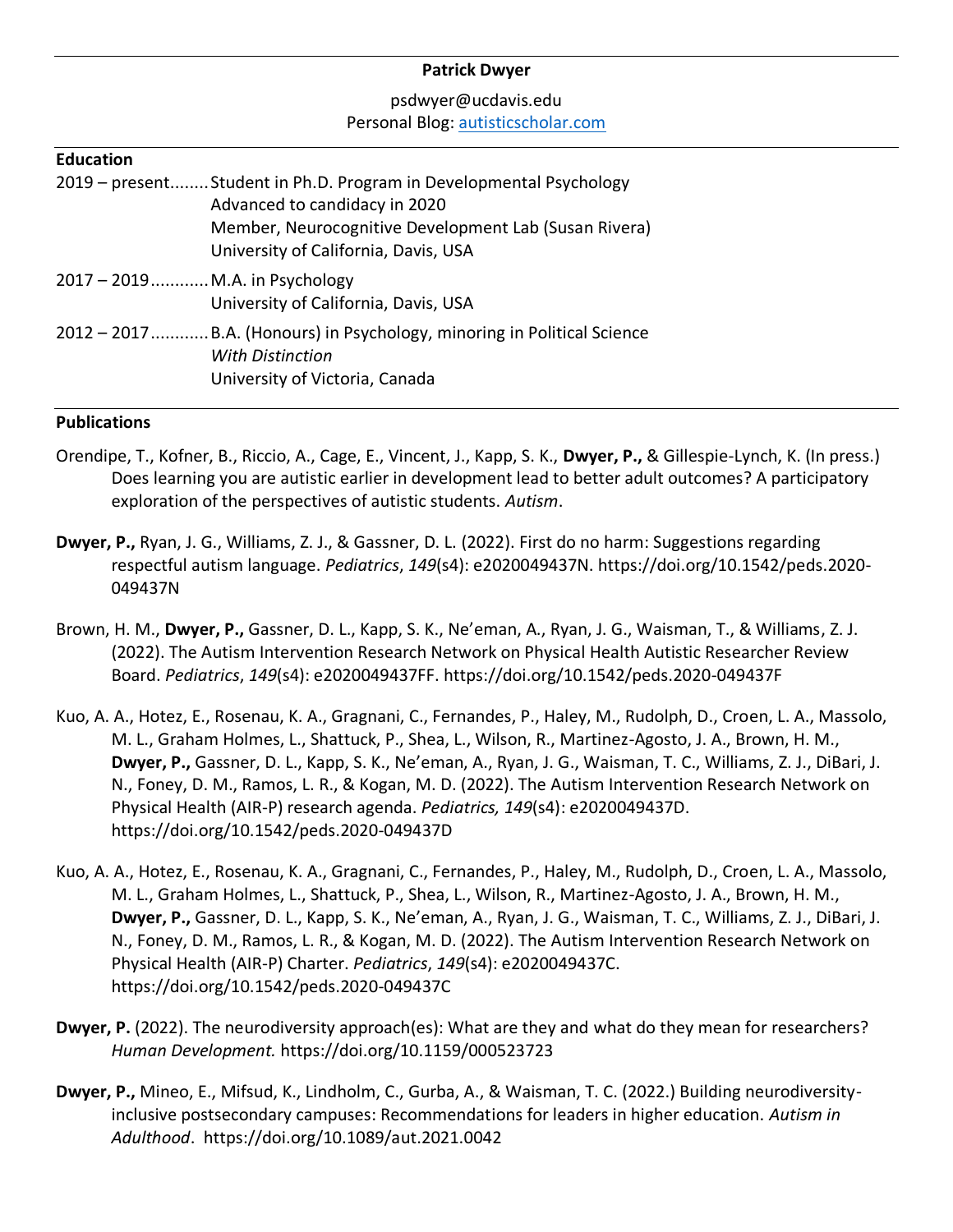- **Dwyer, P.** (2022). Stigma, incommensurability, or both? Pathology-first, person-first, and identity-first language and the challenges of discourse in divided autism communities. *Journal of Developmental and Behavioral Pediatrics*. https://doi.org/10.1097/DBP.0000000000001054
- Nordahl, C. W., Andrews, D. S., **Dwyer, P.**, Waizbard-Bartov, E., Restrepo, B., Lee, J. K., Heath, B., Saron, C., Rivera, S. M., Solomon, M., Ashwood, P., & Amaral, D. G. (2022). The Autism Phenome Project: Working towards identifying clinically meaningful subgroups of autism. *Frontiers in Neuroscience, 15*: 786220. https://doi.org/10.3389/fnins.2021.786220
- Cheriyan, C., Shevchuk-Hill, S., Riccio, A., Vincent, J., Kapp, S., Cage, E., **Dwyer, P.,** Kofner, B., Attwood, H., Gillespie-Lynch, K. (2021). Exploring the career motivations, strengths, and challenges of autistic and non-autistic university students: Insights from a participatory study. *Frontiers in Psychology*, *12*: 719827. https://doi.org/10.3389/fpsyg.2021.719827
- Schuck, R. K., Tagavi, D. M., Penner-Baiden, K. M., **Dwyer, P.,** Williams, Z. J., Osuna, A., … Vernon, T. W. (2021). Neurodiversity and autism intervention: Reconciling perspectives through a naturalistic developmental behavioral intervention framework. *Journal of Autism and Developmental Disorders*. https://doi.org/10.1007/s10803-021-05316-x
- **Dwyer, P.,** Ferrer, E., Saron, C. D., & Rivera, S. M. (2021). Exploring sensory subgroups in typical development and autism spectrum development using factor mixture modelling. *Journal of Autism and Developmental Disorders*. https://doi.org/10.1007/s10803-021-05256-6
- **Dwyer, P.,** Acevedo, S. M., Brown, H. M., Grapel, J., Jones, S. C., Nachman, B. R., Raymaker, D. M., & Williams, Z. J. (2021). An expert roundtable discussion on experiences of autistic autism researchers. *Autism in Adulthood*, *3*(3): 209-220. https://doi.org/10.1089/aut.2021.29019.rtb
- **Dwyer, P.,** Wang, X., De Meo-Monteil, R., Hsieh, F., Saron, C. D., & Rivera, S. M. (2021). Using clustering to examine inter-individual variability in topography of auditory event-related potentials in autism and typical development. *Brain Topography, 34*(5), 681-697. https://doi.org/10.1007/s10548-021-00863-z
- Brown, H., Stahmer, A., **Dwyer, P.,** & Rivera, S. M. (2021.) Changing the story: How diagnosticians can support a neurodiversity perspective from the start. *Autism*, *23*(5), 1171-1774. https://doi.org/10.1177%2F13623613211001012
- **Dwyer, P.**, De Meo-Monteil, R., Saron, C. D., & Rivera, S. M. (2021.) Effects of age on loudness-dependent auditory ERPs in young autistic and typically-developing children. *Neuropsychologia*, *156*: 107837. https://doi.org/10.1016/j.neuropsychologia.2021.107837
- Gillespie-Lynch, K., **Dwyer, P.,** Constantino, C., Kapp. S. K., Hotez, E., Riccio, A., DeNigris, D., Kofner, B., & Endlich, E. (2020.) Can we broaden the neurodiversity movement without weakening it? Participatory approaches as a framework for cross-disability alliance building. In A.C. Carey, J. M. Ostrove, & T. Fannon (Eds.), *Disability Alliances and Allies: Opportunities and Challenges, Research in Social Science and Disability* (vol. 12). United Kingdom: Emerald Group Publishing Limited. https://doi.org/10.1108/S1479-354720200000012013
- **Dwyer, P.,** Saron, C. D., & Rivera, S. M. (2020). Identification of longitudinal sensory subtypes in typical and autism spectrum development using growth mixture modelling. *Research in Autism Spectrum Disorders*, *78*: 101645. https://doi.org/10.1016/j.rasd.2020.101645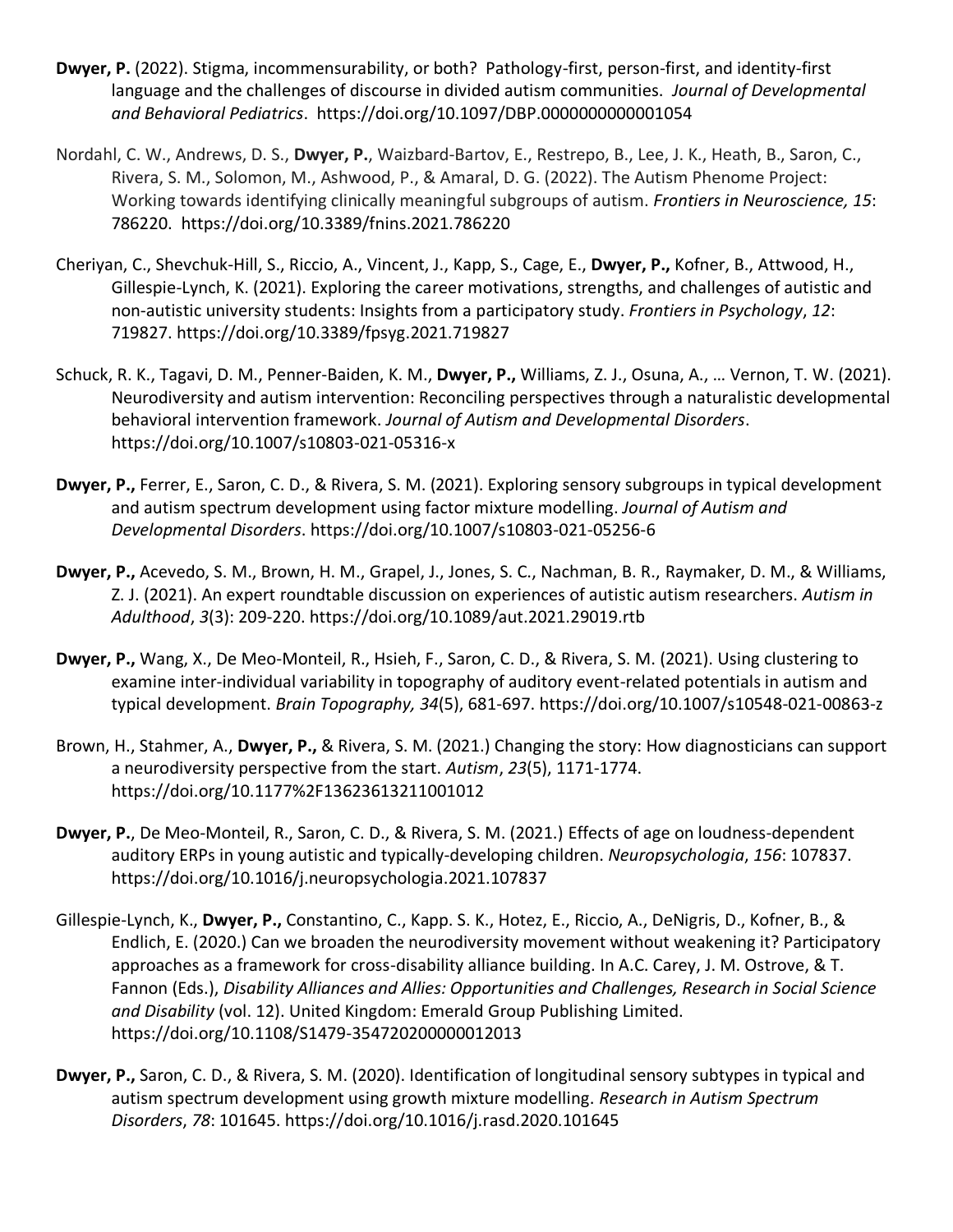- **Dwyer, P.,** Wang, X., De Meo-Monteil, R., Hsieh, F., Saron, C. D., & Rivera, S. M. (2020). Defining clusters of young autistic and typically developing children based on loudness-dependent auditory electrophysiological responses. *Molecular Autism, 11***:** 48. https://doi.org/10.1186/s13229-020-00352- 3
- Potter, L. A., Scholtze, D. A., Biag, H. M. B., Schneider, A., Chen, Y., Nugyen, D. V., Rajaratnam, A., Rivera, S. M., **Dwyer, P.,** Tassone, F., Choudharyi, N. S., Salcedo-Arellano, M. J., & Hagerman, R. J. (2019). A randomized controlled trial of sertraline in young children with autism spectrum disorder. *Frontiers in Psychiatry, 10*: 810. https://doi.org/10.3389/fpsyt.2019.00810
- **Dwyer, P.,** Xu, B., & Tanaka, J. (2019). Investigating the perception of face identity in adults on the autism spectrum using behavioural and electrophysiological measures. *Vision Research, 157*, 132-141. https://doi.org/10.1016/j.visres.2018.02.013
- Tanaka, J., **Dwyer, P.,** & Kyotani, H. (2017). Face processing in autism: Active avoidance of the eyes versus passive indifference. In F. Volkmar (Ed.), *Encyclopedia of Autism Spectrum Disorders* (living ed.). https://doi.org/10.1007/978-1-4614-6435-8\_102199-1

#### **Under review**

- Vivanti, G., Rogers, S. J., **Dwyer, P.,** & Rivera, S. M. Early learning in autism as an atypical balance between assimilation and accommodation processes. Manuscript submitted for publication.
- **Dwyer, P.,** Vukusic, S., Williams, Z. J., Saron, C. D., & Rivera, S. M. "Neural noise" in auditory responses in young autistic and neurotypical children. Manuscript submitted for publication.
- Schuck, R. K., **Dwyer, P.,** Penner-Baiden, K. M., Williams, Z. J., Wang, M. Social validity of pivotal response treatment for young autistic children: Perspectives of autistic adults. Manuscript submitted for publication.
- **Dwyer, P.,** Takarae, Y., Zadeh, I., Rivera, S. M., & Saron, C. D. A multidimensional investigation of sensory processing in autism: Parent- and self-report questionnaires, psychophysical thresholds, and eventrelated potentials in the auditory and somatosensory modalities. Minor revision.
- Waisman, T.C., Williams, Z., Cage, E., Santhanam, S. P., Magiati, I., **Dwyer, P.**, Stockwell, K., Kofner, B., Brown, H., Davidson, D., Herrell, J., Shore, S., Caudel, D., Gurbuz, E., Gillespie-Lynch, K. Learning from the experts: Evaluating a participatory autism and Universal Design training for university teaching staff. Manuscript submitted for publication; undergoing minor revision.
- **Dwyer, P.,** Takarae, Y., Zadeh, I., Rivera, S. M., & Saron, C. D. Multisensory integration and interactions across vision, hearing, and somatosensation in autism spectrum development and typical development. Manuscript submitted for publication. Revise & resubmit.
- **Dwyer, P.** (With editors). Autonomy and inclusion. Invited book chapter.
- **Dwyer, P.** (With editors). Disability in the schools: Segregation, full inclusion, or free inclusion? Invited book chapter.
- **Dwyer, P.** (With editors). Heterogeneity and clustering in autism: An introduction for critical scholars. Invited book chapter.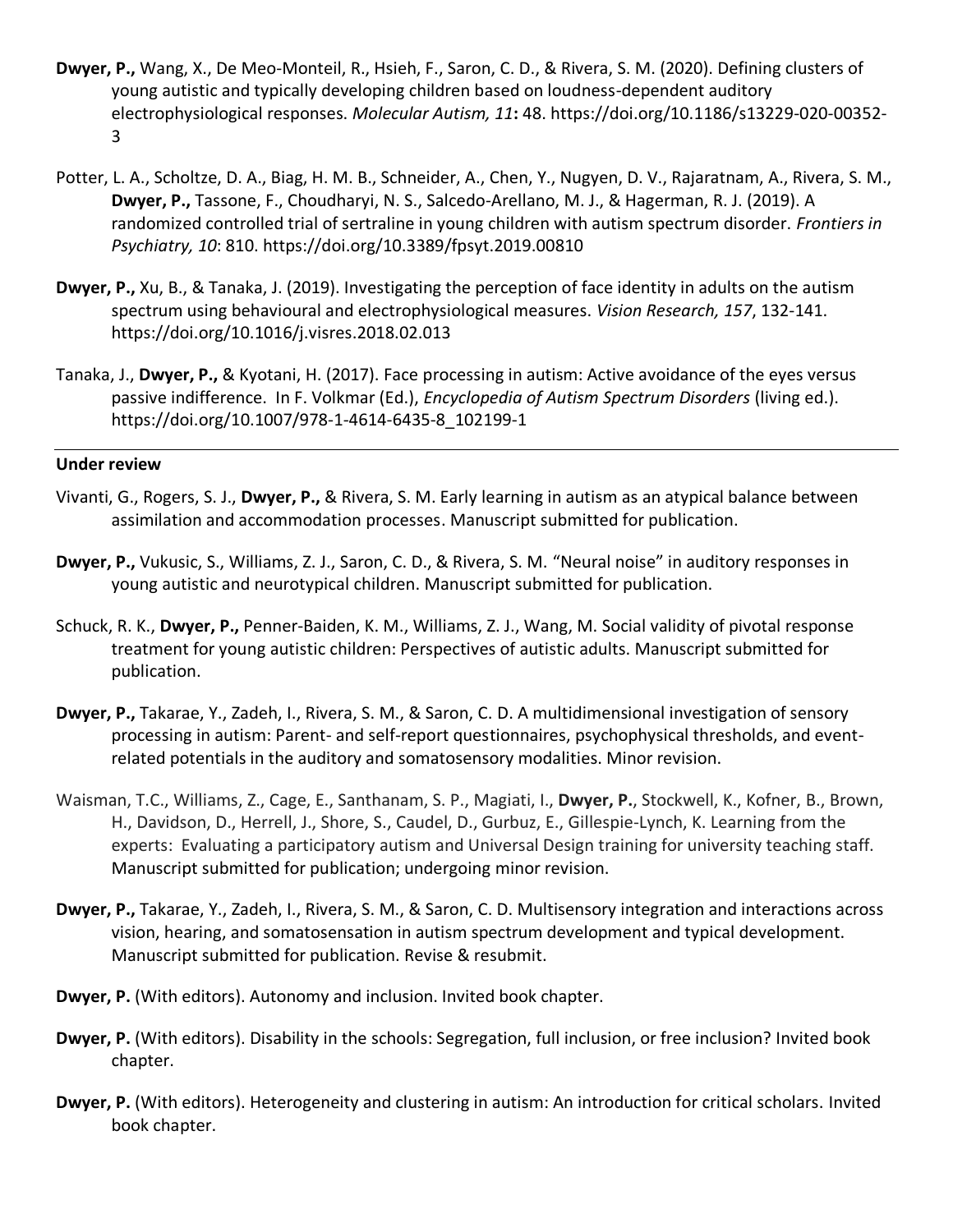#### **Posters and Presentations**

*\*Asterisk designates posters/presentations by undergraduate research assistants/Honours students that I provided mentorship to*

- \*Chang, D. S., **Dwyer, P.**, Sillas, A., Grugan, C. S., & Rivera, S. M. (2022, June). *Young autistic and non-autistic children's gaze behavior during and after emotional face cueing.* Symposium presentation abstract submitted to the Jean Piaget Society, Philadelphia, PA, USA.
- **Dwyer, P.**, Sillas, A., Grugan, C. S., & Rivera, S. M. (2022, June). *Sticky attention, novelty preference, and sensory hyper-responsiveness in young autistic children.* Symposium presentation abstract submitted to the Jean Piaget Society, Philadelphia, PA, USA.
- Grugan, C. S., **Dwyer, P.**, Sillas, A., & Rivera, S. M. (2022, June). *Sleep problems and threat bias in autistic children during early childhood.* Symposium presentation abstract submitted to the Jean Piaget Society, Philadelphia, PA, USA.
- Dallman, A., Gassner, D., & **Dwyer, P.** (2022, May). *Building on the strengths of autistic scholars by addressing systemic barriers to autistic success in academia: Year one results of an INSAR Special Interest Group*. Poster accepted by the International Society for Autism Research, Austin, TX, USA.
- **Dwyer, P.,** Kapp, S. K., Gillespie-Lynch, K., Chang, D. S., & Rivera, S. M. (2022, May). *Stakeholder opinions on neurodiversity and autism intervention*. Poster accepted by the International Society for Autism Research, Austin, TX, USA.
- Grossman, E., Herrell, J., Riccio, A., Biswas, S., Pak, E., Ulerio, C., Delos Santos, J., **Dwyer, P.,** Shevchuk-Hill, S., Dave, S., Hwang-Geddes, L., Kofner, B., Gravitch, K., Faye-Concepcion, R., Major, T., Rosenberg, B., Martin, W., Hurst, A., Gillespie-Lynch, K. *How Can We Effectively Engage Autistic Teens in Online Learning Opportunities? Use Universal Design but Remember it is a Process and Should be Student Interest Driven*. Poster accepted by the International Society for Autism Research, Austin, TX, USA.
- \*Chang, D. S., **Dwyer, P.**, Sillas, A., Grugan, C. S., & Rivera, S. M. (2022, April). *Gaze to faces and objects in young autistic and non-autistic children in response to emotional face cueing*. Poster abstract submitted to the UC Davis Undergraduate Research Conference, Davis, CA, USA.
- **Dwyer, P.**, Takarae, Y., Zadeh, I., Rivera, S. M., & Saron, C. D. (2022, April). *Inter-trial variability of motor and electrophysiological responses in autism spectrum and typical development*. Poster presentation accepted by the Cognitive Neuroscience Society meeting, San Francisco, CA, USA.
- \*Hersh, L., **Dwyer, P.**, Gillespie-Lynch, K., Kapp, S. K., Chang, D. S., & Rivera, S. M. (2022, April). *How should we talk about autism? Terminology preferences and support for the neurodiversity movement*. Poster abstract submitted to the Stanford Research Conference, virtual.
- \*Hersh, L., **Dwyer, P.**, Kapp, S. K., Gillespie-Lynch, K., Gurba, A., Chang, D. S., & Rivera, S. M. (2022, April). *Differences of neurodiversity support levels between gender identity and ethnic groups*. Poster abstract submitted to the UC Davis Undergraduate Research Conference, Davis, CA, USA.
- \*Jones, J. J., Rose, M., **Dwyer, P.**, Grugan, C. S., Sillas, A., & Rivera, S. M. (2022, April). *Looking while listening: Using eye-tracking to measure language understanding in young autistic and typically developing children*. Poster abstract submitted to the UC Davis Undergraduate Research Conference, Davis, CA, USA.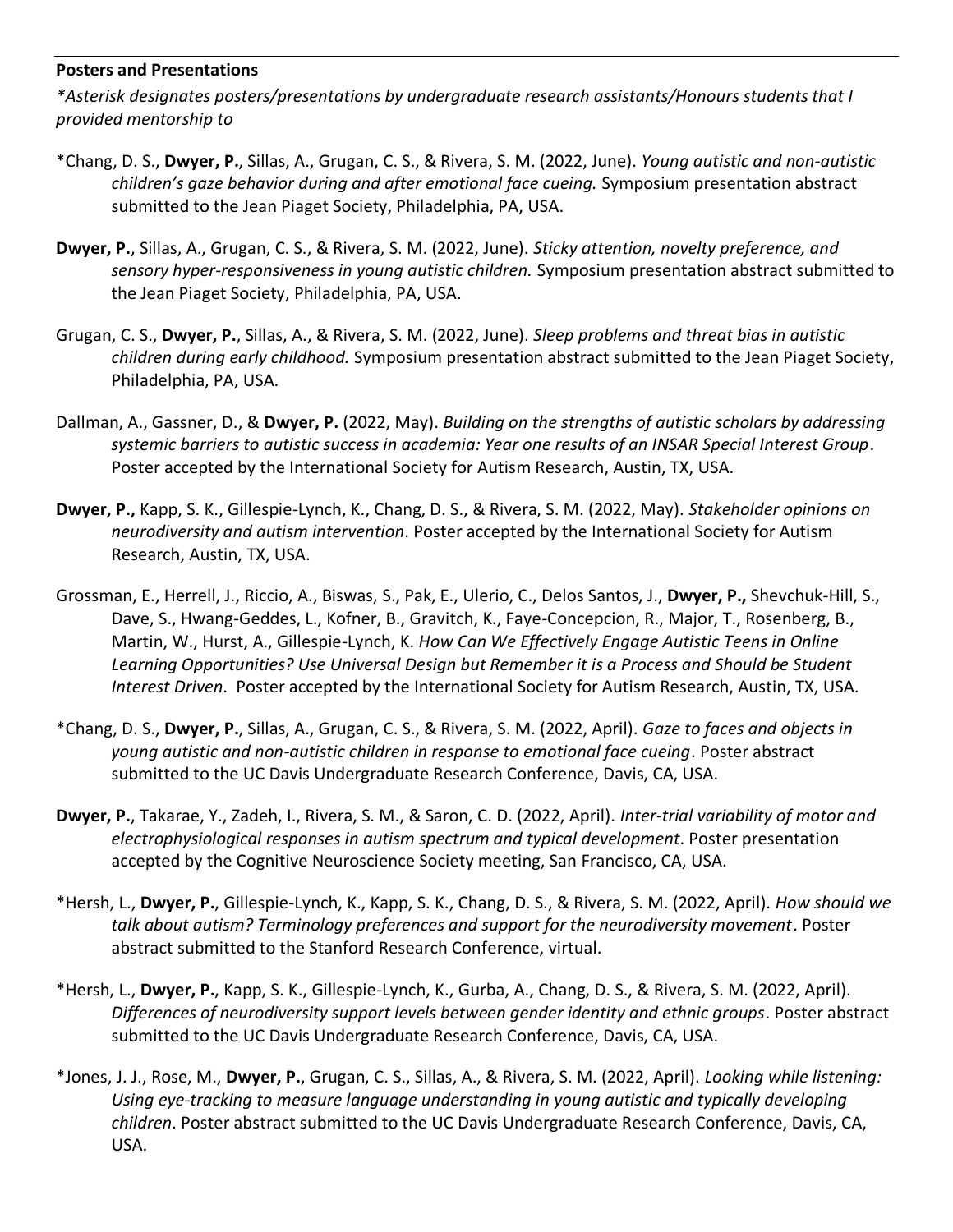- \*Lopez, M. D., Sehgal, R., **Dwyer, P.**, Grugan, C. S., Sillas, A., & Rivera, S. M. (2022, April). *Audiovisual integration in young autistic and typically-developing children*. Poster abstract submitted to the UC Davis Undergraduate Research Conference, Davis, CA, USA.
- Herrell, J., Grossman, E., Waisman, T.C., Delos Santos, J., Kofner, B., Shevchuk-Hill, S., Gravitch, K., Biswas, S., Rosenberg, B., **Dwyer, P.,** Riccio, A., Ulerio, C., Hurst, A., O'Brien, S., Messina, C., & Gillespie-Lynch, K. (2022). *Let's talk about representation: Discussing social justice with neurodivergent young people.* Talk presented at the 4th Annual CUNY Neurodiversity Conference entitled 'Intersectionality: Honoring the Whole Self to Transform How We See Ourselves & Others', online.
- \*Hersh, L., **Dwyer, P.,** Kapp, S. K., Gillespie-Lynch, K., Chang, D. S., & Rivera, S. M. (2022, January). *Stakeholder views of autism interventions: Effects of closeness to autistic people with high support needs.* Poster presented at the National Collegiate Research Conference, Harvard University, virtual.
- **Dwyer, P.,** Vukusic, S., Sillas, A., Saron, C. D., & Rivera, S. M. (2021, November). *Distinct auditory ERPs in autism with and without disproportionate megalencephaly*. Poster presentation at the Society for Neuroscience, virtual.
- Mineo, E., Mifsud, K., Gurba, A., Lindholm, C., & **Dwyer, P.** (2021, October). *Transformational neurodivergent leadership at college: Aggie Neurodiversity Community at UC Davis*. Session at the College Autism Summit, virtual.
- Gillespie-Lynch, K., Rosenberg, B., Herrell, J., Grossman, E., Riccio, A., **Dwyer, P.,** … Hurst, A. (2021, October). *Never going back to "normal": Promoting engagement in informal STEM learning as a path to employment for adolescents with ASD.* Invited talk in a concurrent session entitled 'Never going back to normal: Re-imagining priorities, expectations, and the work within a pandemic-informed context' at the 2021 National Science Foundation Advancing Informal STEM Learning (AISL) Awardee Meeting.
- Cage, E., Waisman, TC, Santhanam, S.P., Magiati, I., **Dwyer, P.,** Stockwell, K., … Gillespie-Lynch, K. (2021, August). *Educating the educators: The development and evaluation of online training on Autism and Universal Design for university teaching staff*. Oral presentation at the Autistica Research Festival, virtual.
- **Dwyer, P.,** Saron, C. D., & Rivera, S. M. (2021, June). *Inter-trial variability of sensory responses in autistic and neurotypical children*. Presentation at the 2021 virtual Autism Centers of Excellence Investigators Meeting.
- **Dwyer, P**. (2021, June). The Neurodiversity approach: Challenging the medical model of neurodevelopmental disabilities. In S. M. Rivera (Chair), *Constructivism and developmental disabilities: The case of autism*. Invited symposium at the 2020 Jean Piaget Society meeting, cancelled and rescheduled to the virtual 2021 Jean Piaget Society meeting due to COVID-19. <https://youtu.be/3ylKccb8dno>
- Nicholas, D. B., Lowe, K., & **Dwyer, P.** (2021, May). *An ecosystem approach to mentorship among autistic students*. Interactive presentation at the virtual 2021 University of Calgary Conference on Postsecondary Learning and Teaching.
- **Dwyer, P.,** Williams, Z. J., Vukusic, S., Saron, C. D., & Rivera, S. M. (2021, May.) *"Neural noise" in and habituation of auditory responses in young autistic and typically-developing children.* Poster presented at the virtual 2021 International Society for Autism Research (INSAR) meeting.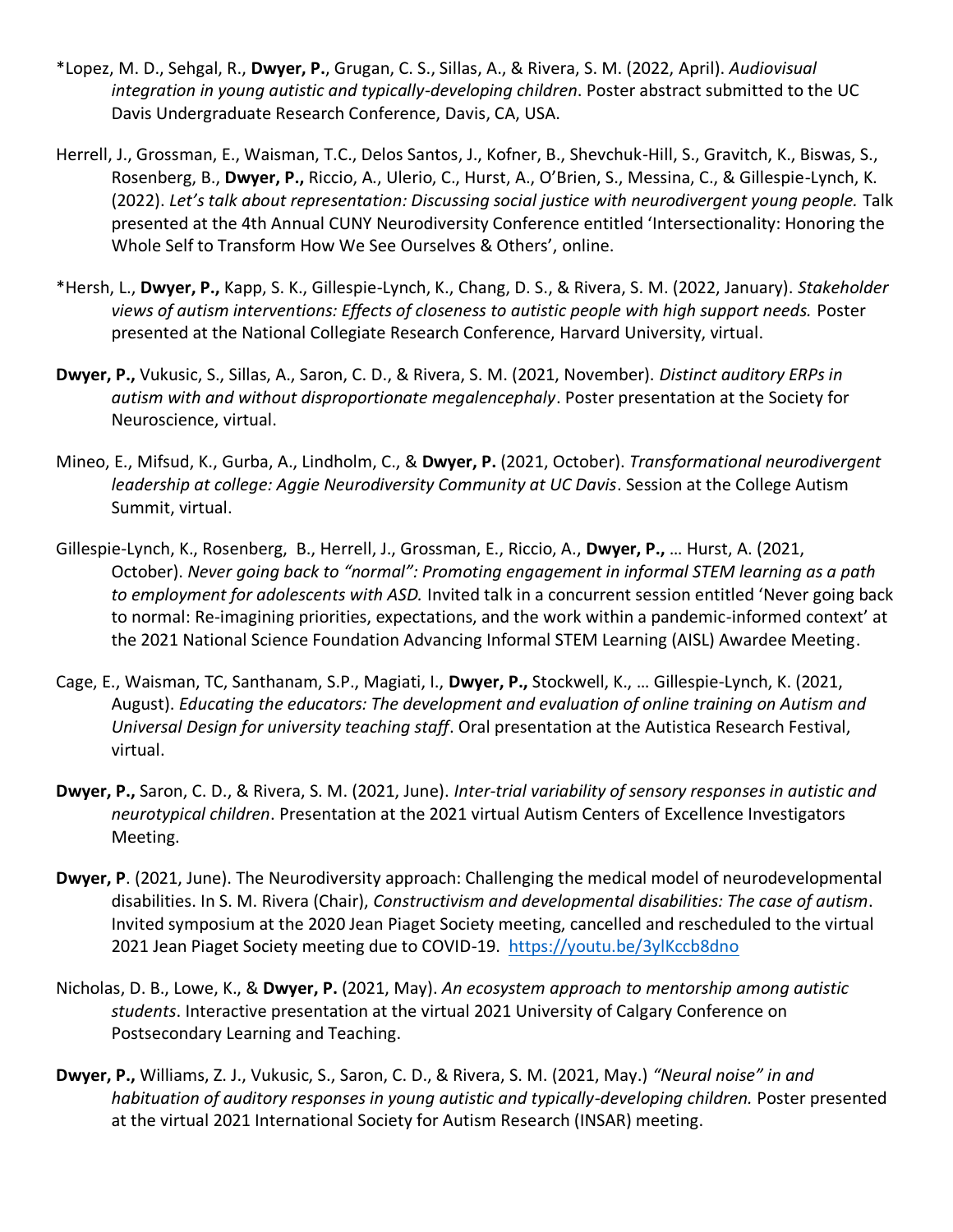- Kofner, B., Oredipe, T., Riccio, A., Cage, E., Kapp, S. K., **Dwyer, P.,** … Gillespie-Lynch, K. (2021, May). *When should you tell your child they are autistic? Insights from a participatory study with autistic university students.* Poster presented at the virtual International Society for Autism Research (INSAR) meeting.
- Penner, K. M., Schuck, R. K., **Dwyer, P.,** Williams, Z. J., Jetvic, A., & Wang, M. (2021, May.) *Early intervention for autistic children: Incorporating perspectives of autistic adults.* Poster presented at the virtual International Society for Autism Research (INSAR) meeting.
- Schuck, R. K., Penner, K. M., **Dwyer, P.,** Williams, Z. J., Jetvic, A., & Wang, M. (2021, May.) *Pivotal response treatment: Incorporating perspectives of autistic adults.* Poster presented at the virtual International Society for Autism Research (INSAR) meeting.
- Waisman, T. C., Cage, E., Santhanam, S. P., Magiati, I., **Dwyer, P.,** Stockwell, K., … Gillespie-Lynch, K. (2021, May). *Learning from the experts: Evaluating a participatory autism and universal design training for university teaching staff.* Poster presented at the virtual International Society for Autism Research (INSAR) meeting.
- **Dwyer, P.,** Takarae, Y., Saron, C. D., & Rivera, S. M. (2021, April.) *A multidimensional investigation of sensory processing in autism: Neurophysiological, psychophysical, self-report, and parent-report measures.*  Graduate Student Symposium presentation at the Gatlinburg Conference (virtual meeting).
- Riccio, A., Kapp, S. K., Cage, E., Vincent, J., **Dwyer, P.,** DeNigris, D., … Gillespie-Lynch, K. (2021, April). *What helps autistic university students develop autistic identity and thrive*? Flash talk presented as an oral presentation in a session entitled 'Social and Emotional Wellbeing for Differently-abled Individuals and their Families' at the Society for Research in Child Development conference (virtual meeting).
- **Dwyer, P.,** Takarae, Y., Rivera, S. M., & Saron, C. D. (2021 March.) *Multisensory integration across vision, hearing, and somatosensation in autism spectrum and typical development.* Poster and data blitz talk at the Cognitive Neuroscience Society conference (virtual meeting).
- **Dwyer, P.,** Saron, C. D., & Rivera, S. M. (2021, January.) *Opposing intensity adaptation effects in auditory event-related potentials from young children.* Virtual poster presentation at the Society for Neuroscience Virtual Connectome meeting.
- **Dwyer, P.,** & Saron, C. D. (2020, October.) *Electrophysiological approaches to exploring individual differences in sensory processing and multisensory integration in individuals with autistic and typical development*. Invited Research Seminar Series presentation, UC Davis MIND Institute.
- **Dwyer, P.**, Ferrer, E., Saron, C. D., & Rivera, S. M. (2020, October.) *Exploring sensory processing in typical development and autism spectrum development using factor mixture modelling and event-related potentials*. Virtual poster presentation at the Society for Psychophysiological Research Annual Meeting, Vancouver, BC.
- **Dwyer, P.,** Wang, X., Hsieh, F., Saron, C. D., & Rivera, S. M. (2020, May). *Exploring heterogeneity in auditory electrophysiological responses of young autistic and typically-developing children using hierarchical clustering*. Oral presentation accepted by the INSAR 2020 Annual Meeting, Seattle, WA. Cancelled due to COVID-19 and presented as virtual poster.
- \*Camp, E., **Dwyer, P.**, Sillas, A., & Rivera, S. M. (2020, May). *Using eye tracking and a standardized assessment to explore cognition in autism*. Virtual poster presentation at the UC Davis Undergraduate Research Conference, Davis, CA.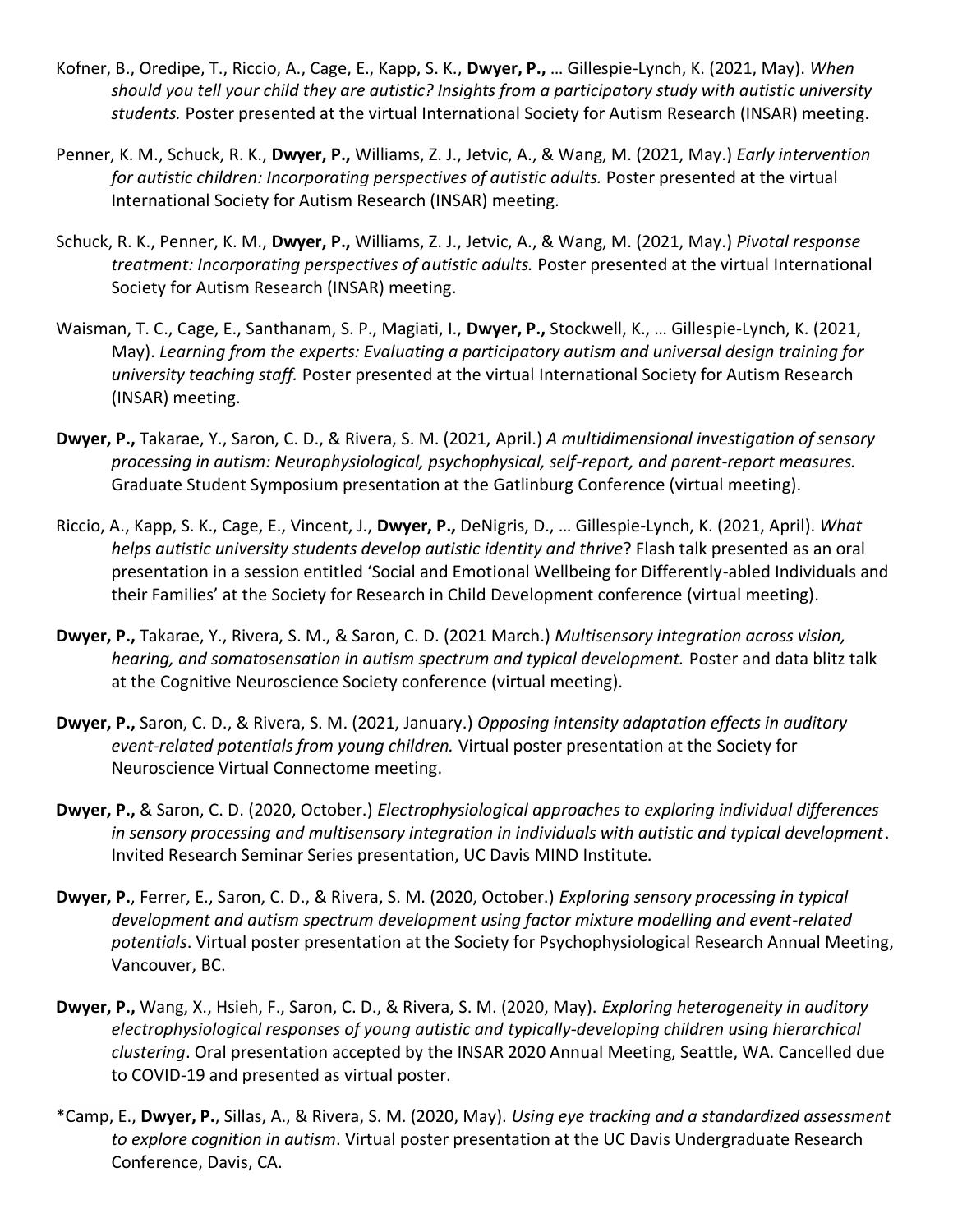- Cheriyan, C., Shevchuk, S., Riccio, A., Vincent, J., Kapp, S.K., **Dwyer, P.,** Cage, E., & Gillespie-Lynch, K. (2020, May). *Factors that influence career choice: Insights from a participatory study with autistic and nonautistic college students.* Poster accepted by the INSAR 2020 Annual Meeting, Seattle, WA. Cancelled due to COVID-19.
- Diamond, E., **Dwyer, P.**, & Williams, Z. J. (2020, May). *Discrepancies in answering on suicide relevant questions between autistic adults and parents answering in their stead, an insight into risk and masking.* Poster accepted by the INSAR 2020 Annual Meeting, Seattle, WA. Cancelled due to COVID-19.
- \*Prieto, M., **Dwyer, P.**, Sillas, A., & Rivera, S. M. (2020, May). *Examining attentional disengagement in autism using the gap-overlap paradigm*. Virtual poster presentation at the UC Davis Annual Psychology Conference, Davis, CA.
- Riccio, A., Kapp, S. K., Cage, E., Vincent, J., DeNigris, D., Jordan, A., Delos Santos, J., **Dwyer, P.,** Kofner, B., Solomon, J., Hossain, M., Gillespie-Lynch, K. (2020, May). *An overview of university accommodations and supports for autistic students: A cross-institutional survey study.* Poster accepted by the INSAR 2020 Annual Meeting, Seattle, WA. Cancelled due to COVID-19.
- \*Sudayuworn, T., Lopez, G., **Dwyer, P.,** Sillas, A., & Rivera, S. M. (2020, May). *Using passive eye tracking to measure receptive language comprehension in autism*. Virtual poster presentation at the UC Davis Annual Psychology Conference, Davis, CA.
- \*Tevelev, S., **Dwyer, P.,** Sillas, A., & Rivera, S. M. (2020, May). *An exploration of anxiety and threat bias in autism*. Virtual poster presentation at the UC Davis Annual Psychology Conference, Davis, CA.
- **Dwyer, P.,** Saron, C. D., & Rivera, S. M. (2020, April). *Examining inter-trial variability in, and habituation of, loudness-dependent auditory ERPs in young autistic and typically-developing children*. Poster accepted by the 53<sup>rd</sup> Gatlinburg Conference, San Diego, CA. Cancelled due to COVID-19.
- Saron, C. D., Takarae, Y., Mohammad-Rezazadeh, I, De Meo-Monteil, R., **Dwyer, P.,** & Rivera, S. M. (2020, January). *Inter- and intra-individual variability in multisensory integration in autism spectrum*  development: A behavioral and electrophysiological study. Invited symposium talk at Human Vision and Electronic Imaging 2020, Burlingame, CA.
- **Dwyer, P.,** De Meo-Monteil, R., Saron, C. D., & Rivera, S. M. (2019, October). *Age-related differences in auditory ERP responses to sounds of varying loudness in autism and typical development*. Poster presented at the Society for Neuroscience conference, Chicago, IL.
- **Dwyer, P.,** De Meo, R., Saron, C. D., & Rivera, S. M. (2019, May). *Relationships between auditory ERP responses and caregiver-reported sensory behaviours in young children with autism spectrum development*. Oral presentation at the INSAR 2019 Annual Meeting, Montréal, QC.
- Diamond, E., Rediker, A., **Dwyer, P.,** & Diamond, J. M. (2019, May). *A new adult screening measure for autism: An international collaborative project and initial results*. Poster presented at the INSAR 2019 Annual Meeting, Montréal, QC.
- **Dwyer,** P., Wang, X., De Meo-Monteil, R., Hsieh, F., Saron, C., & Rivera, S. M. (2019, April). Investigating sensory subtypes using auditory ERPs in young children with autism and typical development. In A. L. Hogan (Chair), *Neurophysiological indicators of ASD-related behavioral phenotypes*. Symposium at the 52<sup>nd</sup> Gatlinburg Conference, San Antonio, TX.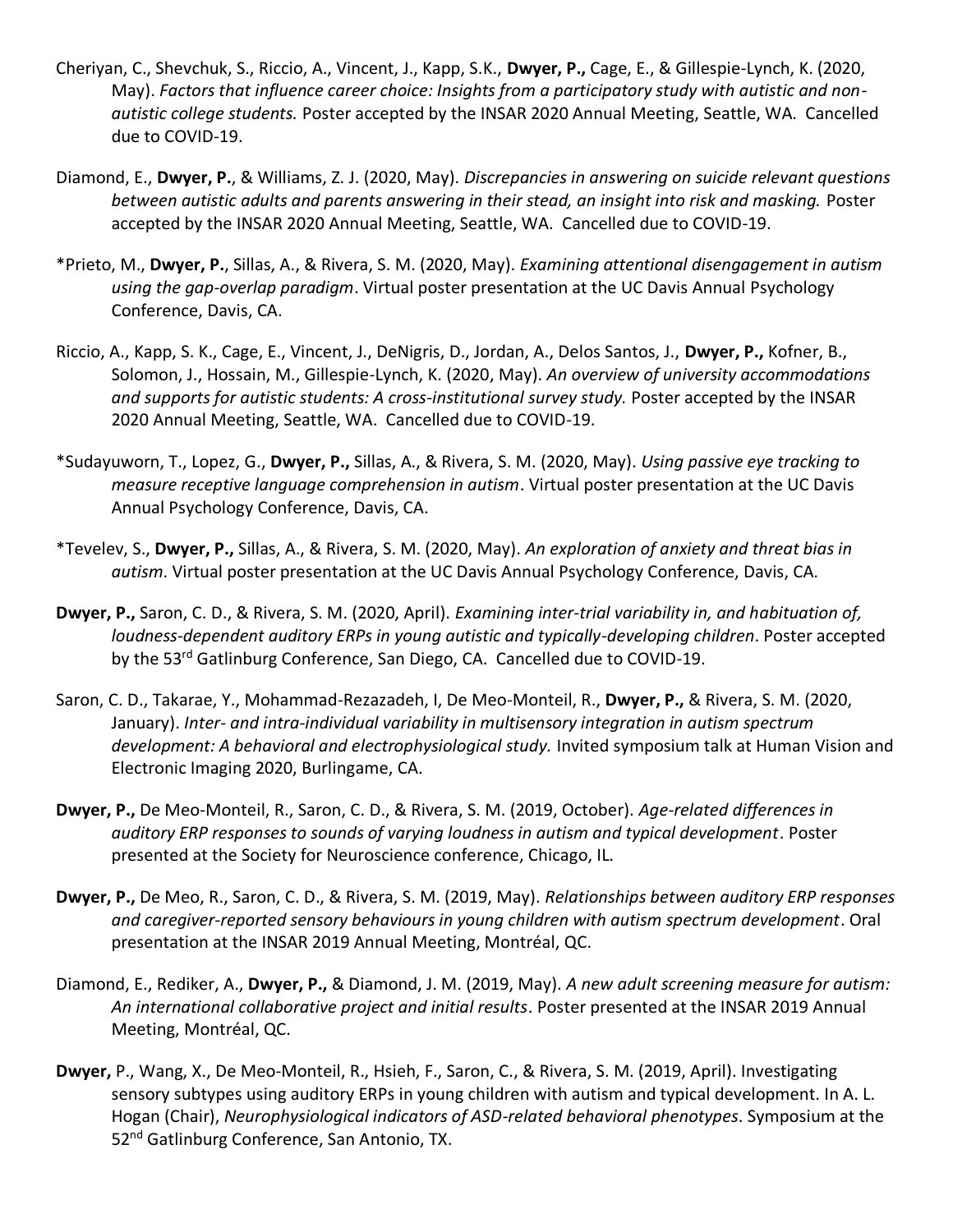- **Dwyer, P.,** Wang, X., De Meo-Monteil, R., Hsieh, F., Saron, C., & Rivera, S. M. (2019, March). *Defining sensory subtypes in young children with autism or typical development using loudness-dependent auditory ERPs*. Poster presented at CNS 2019, San Francisco, CA.
- **Dwyer, P.,** De Meo-Monteil, R., Saron, C., & Rivera, S. M. (2018, October-November). *Heterogeneity in the auditory ERP responses of young, typically-developing children.* Poster presented at the 51<sup>st</sup> Annual Meeting of the International Society for Developmental Psychobiology, San Diego, CA.
- **Dwyer, P.,** Burris, J. L., Bussey, T., & Rivera, S. (2018, April). *Using eye tracking to examine the receptive vocabulary of young children on the autism spectrum.* Poster presented at the 51<sup>st</sup> Gatlinburg Conference, San Diego, CA.
- **Dwyer, P.,** Xu, B., & Tanaka, J. (2017, May). *Investigating neural sensitivity to face identity in adults with Autism Spectrum Disorder (ASD) using EEG*. Oral presentation at the 2017 NOrthWest Cognition And Memory (NOWCAM) conference, Vancouver, BC.
- **Dwyer, P.,** Xu, B., & Tanaka, J. (2017, April). *Investigating neural sensitivity to face identity in adults with Autism Spectrum Disorder (ASD) using EEG*. Oral presentation at Making Waves 2017: An Undergraduate Psychology Research Conference, Victoria, BC.
- **Dwyer, P.,** Baldassari, M., & Lindsay, D. S. (2016, May). *People with autism: lineup identification and facial recognition memory*. Oral presentation (speed talk) at the 2016 NOrthWest Cognition And Memory (NOWCAM) conference, Vancouver, BC.
- **Dwyer, P.,** Yadeta, J., Xu, B., & Tanaka, J. W. (2016, April). *Perception and production of facial expressions by children with autism.* Poster presented at the Psychology Students Of Vancouver Island Poster Session (PSOVIPS), Victoria, BC.
- **Dwyer, P.,** Baldassari, M., & Lindsay, D. S. (2016, March). *People with autism: lineup identification and facial recognition memory.* Poster presented at the Jamie Cassels Undergraduate Research Fair, University of Victoria.
- **Dwyer, P.,** Muncherji, S., Kara, S., Rosenbaum, J., & Baldassari, M. (2015, April). *Subjective reports of memory for lineup rejections.* Poster presented at the Psychology Students Of Vancouver Island Poster Session (PSOVIPS), Victoria, BC.

#### **Current Projects**

#### 2021 – *present*........**Hyper-focus and sensory experiences in autism**

- Secured funding (fellowship from Autism Speaks see below) and IRB approval for in-person study exploring sensory experiences and attention in autism.
- Currently preparing laboratory and tasks in advance of data collection.
- Currently planning additional online study to complement in-person project.
- 2021 *present*........**Stakeholder perspectives on autism, intervention, and neurodiversity**.
	- Used mixed methods survey to investigate attitudes of stakeholders (autistic people, parents, professionals, researchers, including those with multiple roles) towards autism interventions, the neurodiversity movement, models of disability, and autism terminology.
	- Collected data from hundreds of participants and conducted quantitative analyses.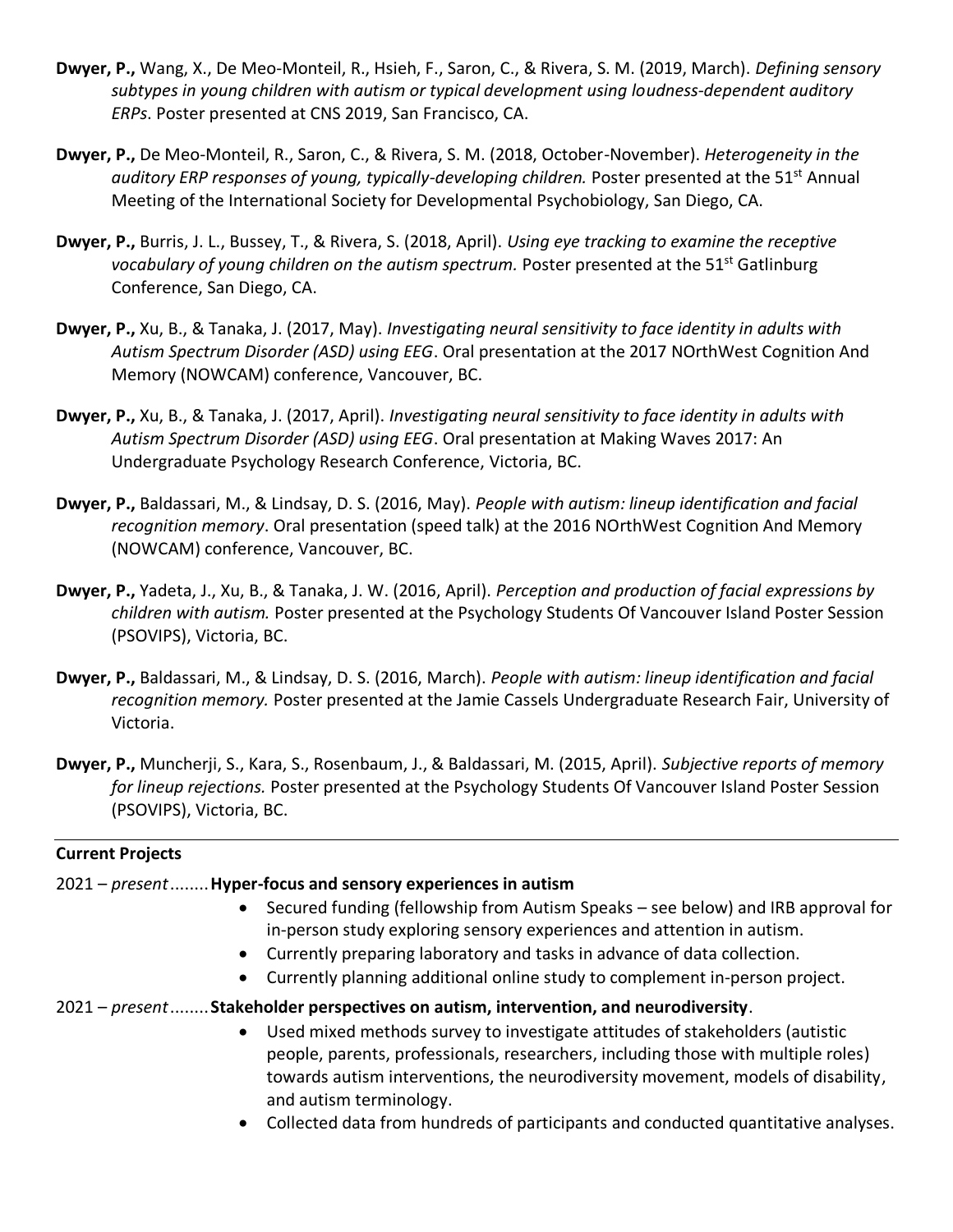• Supervised and mentored an undergraduate research assistant conducting further analysis of the data.

# 2021 – *present*........Co-leader, **Building on the strengths of autistic scholars by addressing systemic barriers to autistic success in academia** (INSAR Special Interest Group or SIG).

- Worked to recruit advisors and collaborators and develop a plan and application for a three-year SIG regarding experiences of autistic academics.
- Co-hosted SIG virtually and facilitated collection of qualitative data from autistic and non-autistic SIG attendees by a team of breakout group facilitators and notetakers.

# 2020 – *present*........**Behaviour intervention projects**

- Collaborating with research team based at UC Santa Barbara to study autistic community opinions regarding behaviour intervention. Helped with designing research project, developing quantitative items, recruiting participants, coding qualitative data, and preparing manuscripts and presentations regarding findings.
- Co-authored theoretical papers regarding behaviour intervention, neurodiversity, and developmental theory.
- Co-founded and facilitated meetings of an international group of autistic and nonautistic researchers interested in controversies surrounding behaviour intervention.

## 2019 – *present*........**Multisensory integration in children with autism**.

- Investigated group differences in unisensory and multisensory processing using event-related potentials and behavioural responses to unimodal, biomodal, and trimodal (audio-visual-somatosensory) stimuli in autistic and typically-developing adolescents.
- Explored sensory processing in ASD and TD adolescents using questionnaire and, in the auditory and tactile modalities, behavioural/psychophysical measures.
- Investigated intra-individual variability in both EEG responses and in metrics of motor response timing, force, velocity, and acceleration based on reaction time data from a pressure transducer.

## 2019 – *present*........**Education research projects.**

- Co-developed, with international collaborative group of researchers based at CUNY, an online training curriculum for faculty and TAs, the effectiveness of which has been supported by data from a pre-/post-study with 90 participants. Helped with curriculum development, participant recruitment, qualitative data coding, and literature review.
- Collaborating on a Social Sciences and Humanities Research Council (SSHRC) funded collaborative project exploring experiences of autistic postsecondary students in Canada.
- Collaborating on project exploring engagement in game design workshops, Promoting Engagement in Informal STEM Learning as a Path to Employment for Adolescents with Autism (NSF 2005772).

## 2019 – *present*........**Autistic Constellation Questionnaire (Aut-CQ)**.

• Collaborated in the development of a new autism screening questionnaire for adults, which is currently undergoing validation.

## 2017 – *present*........**Brain Research in Autism Investigating Neurophenotypes (BRAIN) ERP Studies**.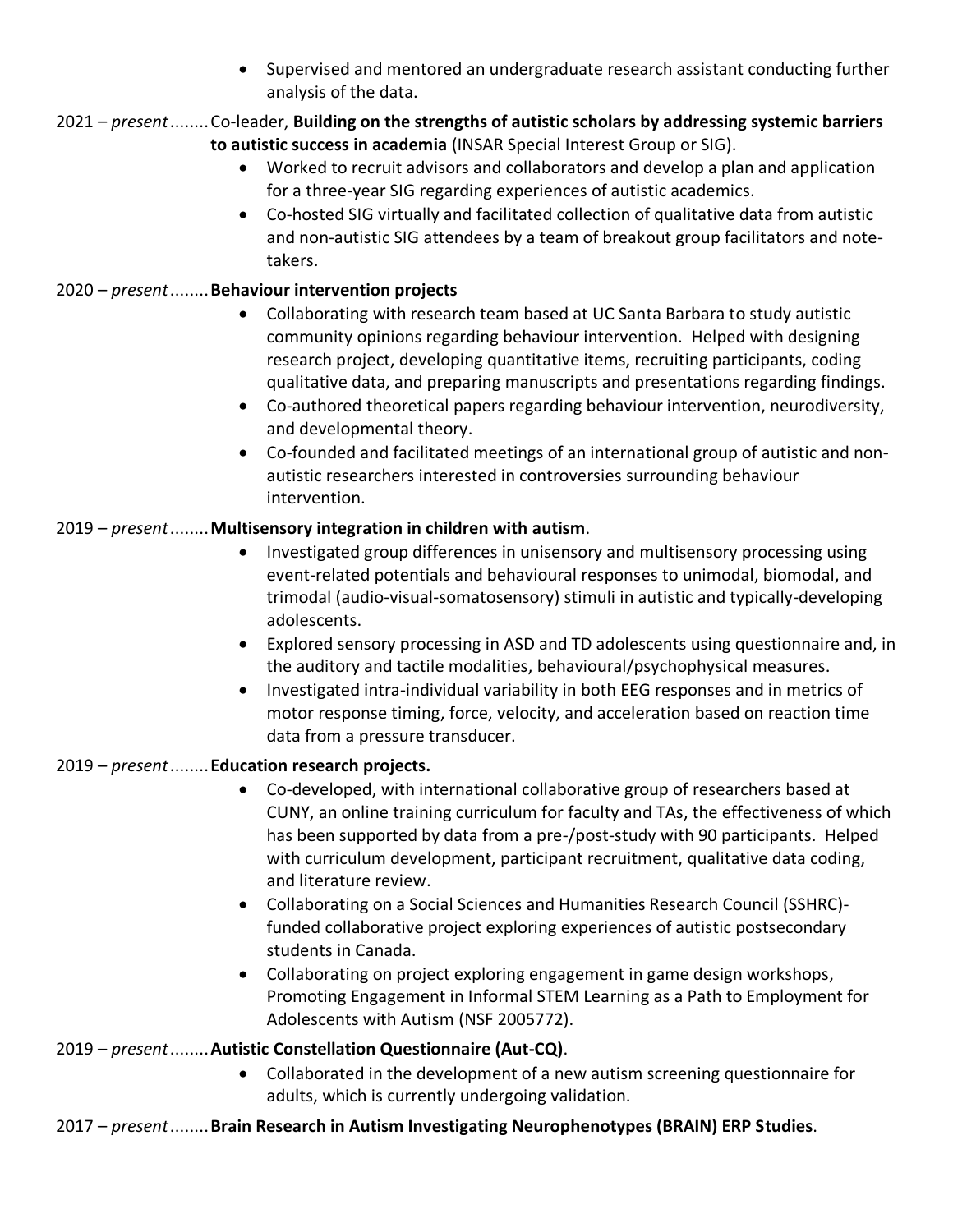- Collected ERP data from autistic and neurotypical children (aged  $2 3.5$ ) and helped to set up the ERP laboratory for data collection. Processed ERP data using SOBI independent components analysis.
- Collected eye-tracking data in five tasks (respectively measuring attention switching, multisensory integration, language, attentional bias to threat, and novelty preference) and wrote scripts and protocols to process raw eye-tracking data files from each task.
- Supervised and mentored undergraduate research assistants conducting poster projects on data from these eye-tracking tasks.

## 2017 – *present*........**Autism Phenome Project (APP) ERP Study**.

- Examined individual differences in large APP dataset of ERP responses to auditory stimuli of different loudness intensities. Utilized hierarchical clustering procedures to identify subgroups in time-wise ERP data using global field power as a metric.
- Used growth and factor mixture models to identify subgroups based on longitudinal questionnaire data collected in the APP and compared ERP waveforms of different subgroups.
- Conducted nonparametric analyses exploring relationships between time-wise ERP data and measured variables.
- Explored methods of quantifying ERP amplitudes and latencies while allowing for inter-individual variability in topography.
- Conducted cluster-based permutation and parametric analyses to explore trial-bytrial habituation and inter-trial variability.
- Explored whether responses to stimuli are modulated by the intensity of stimuli presented in preceding trials.

## **Academic Reviewing Experience**

Journal reviewing....*Autism in Adulthood*

*Research in Autism Spectrum Disorders European Child & Adolescent Psychiatry Journal of Autism and Developmental Disorders Molecular Autism Autism Research Autism*

- 2021 .......................Expert Reviewer, WHO Caregiver Skills Training Program
- 2021 .......................Panelist, National Standards Project, National Autism Center at May Institute
	- Provided feedback regarding scheme for coding autism intervention studies in review of evidence-based practices.
- 2020 present........Member, **[Autistic Researcher Review Board](https://airpnetwork.ucla.edu/arrb/)**, Autism Intervention Research Network on Physical Health (AIR-P)
	- Evaluated AIR-P research fellowship applications.
	- Developing resources to facilitate collaboration between AIR-P sites and autistic people and other stakeholders in their communities.
	- Reviewed submissions for AIR-P *Pediatrics* supplements.
	- As a member of the AIR-P Database Committee, provided guidance regarding a tobe-implemented tool for researchers to post project ideas online, facilitating collaborations with other sites and offsetting disparities in funding and resources.
- 2013 2018............Editorial Board Member, *Autism's Own Journal*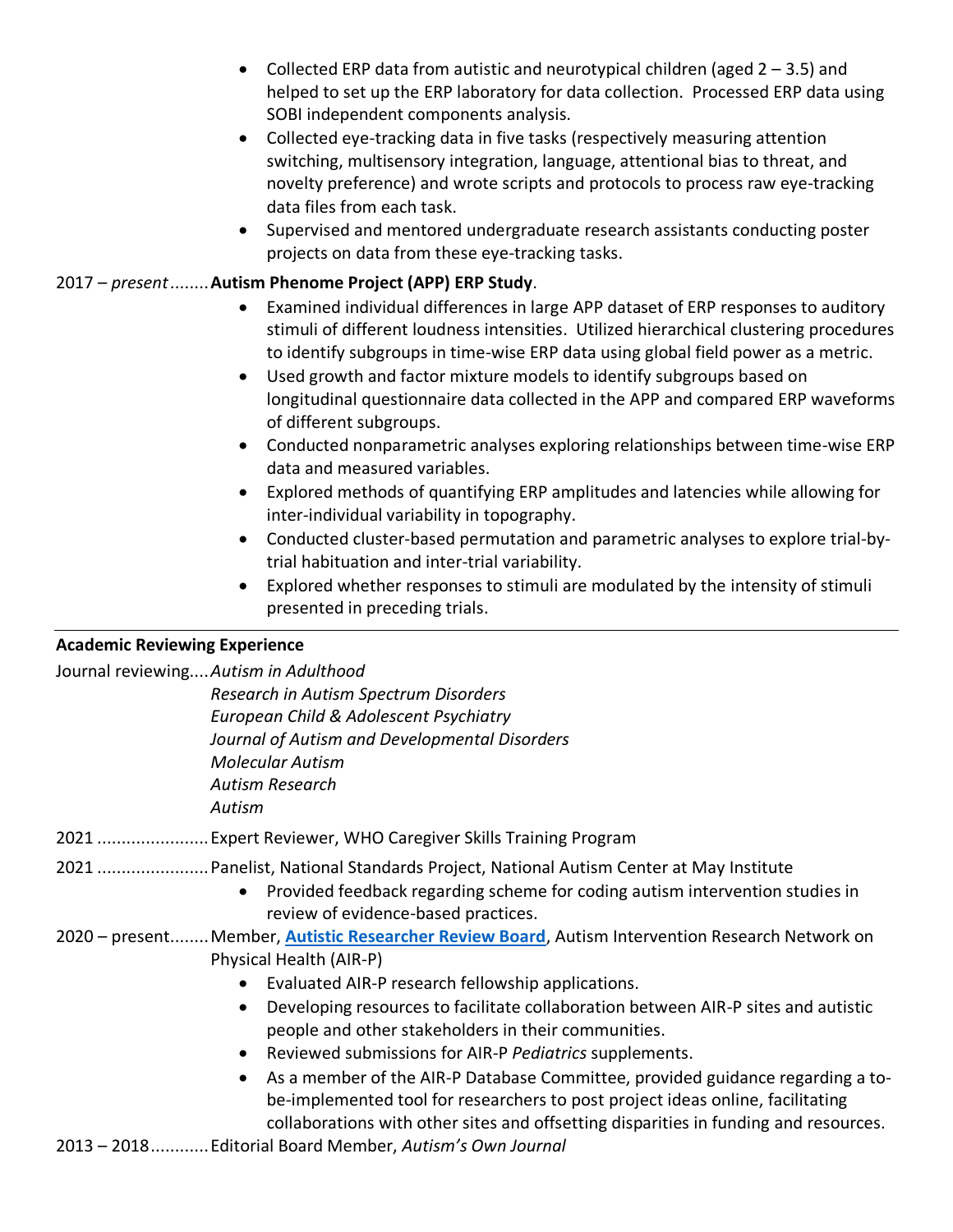## **Society and Non-Profit Organizations Experience**

- 2022 .......................Member, autistic researcher-led working group to develop fellowship opportunities for autistic researchers, **[Autism Speaks USA](https://www.autismspeaks.org/)**
- 2021 present........Planning committee member, MIND Summer Institute on Neurodevelopmental Disabilities.
- 2020 2021............Member, **[Autistic Co-Author](https://sinneavefoundation.org/our-work/post-secondary-education/education-training-after-high-school/) Board**, Autism Campus Prep, Sinneave Foundation
	- Co-authored an online curriculum for prospective autistic postsecondary students, to prepare them for the unfamiliar environment and expectations of college, [which is freely available online.](https://aidecanada.ca/learn/community-inclusion/autism-campus-prep)
- 2020 present........Co-Chair, **[Autistic Researchers](https://www.autism-insar.org/page/INSARARC) Committee**, International Society for Autism Research (INSAR)
	- Gathered a group of autistic researchers and proposed creation of a new INSAR committee, which was approved by the Board.
	- Collaboratively organized a virtual workshop to solicit community feedback regarding committee activities and projects and prepared a report on findings with recommendations for INSAR.
	- Collaboratively developed measures to enhance accessibility of INSAR meetings, such as quiet poster viewing times, an autistic social space, requirements to use flapplause, and autism training for staff.
- 2018 present........Member, **Consumer [Advisory Committee](https://health.ucdavis.edu/mindinstitute/centers/cedd/cedd_our_team.html)**, Center for Excellence in Developmental Disabilities (CEDD), UC Davis MIND Institute
	- Participated in strategic planning for a university centre that bridges across gaps between research and communities.
- 2018 2020............Frequent guest contributor to NSF-funded **[Stairway to STEM](https://www.stairwaytostem.org/author/p-dwyer/)** website.
	- Developed information resources for autistic university students, their parents, and their educators.
- 2018 present........Founder and President, **Aggie [Neurodiversity Community at UC Davis](https://neurodiversity-community.herokuapp.com/home)**
	- Founded a peer-support community for autistic students at UC Davis.
	- Facilitated weekly live peer support meetings and Discord social community.
	- Assisted individual students with advocacy problems.
	- Organized public events related to autism and neurodiversity on campus.
	- Co-authored a resolution to hire mental health counselors specializing in neurodiversity, which UC Davis has committed to implementing.
	- Collaborated in the development and delivery of campus neurodiversity trainings for UC Davis and UC system personnel, including UC Davis Student Affairs administrators and centre directors, faculty and TAs in several UC Davis departments, and pre-veterinary and pre-medical students (e.g., se[e link\)](https://video.ucdavis.edu/media/Graduate+Student+Workshop-Accessibility+and+Inclusion+in+TeachingA+Perspectives+of+Autistic+and+Neurodivergent+Students/1_hkuea1d7).
	- Prepared recommendations regarding neurodiversity, equity, and inclusion which have been **endorsed [by the University of California system-wide Academic](https://senate.universityofcalifornia.edu/_files/reports/mg-mb-recs-neurodivergent-students.pdf)  [Senate](https://senate.universityofcalifornia.edu/_files/reports/mg-mb-recs-neurodivergent-students.pdf)** and referred to the UC Office of the President for implementation.
- 2017 .......................Information Database Reviewer with **ACT – [Autism Community Training](https://www.actcommunity.ca/)**.
	- Reviewed the Autism Information Database (AID) to verify the accuracy and relevance of existing information records.
	- Located and added additional information resources likely to be of interest to different stakeholders in the broad autism community.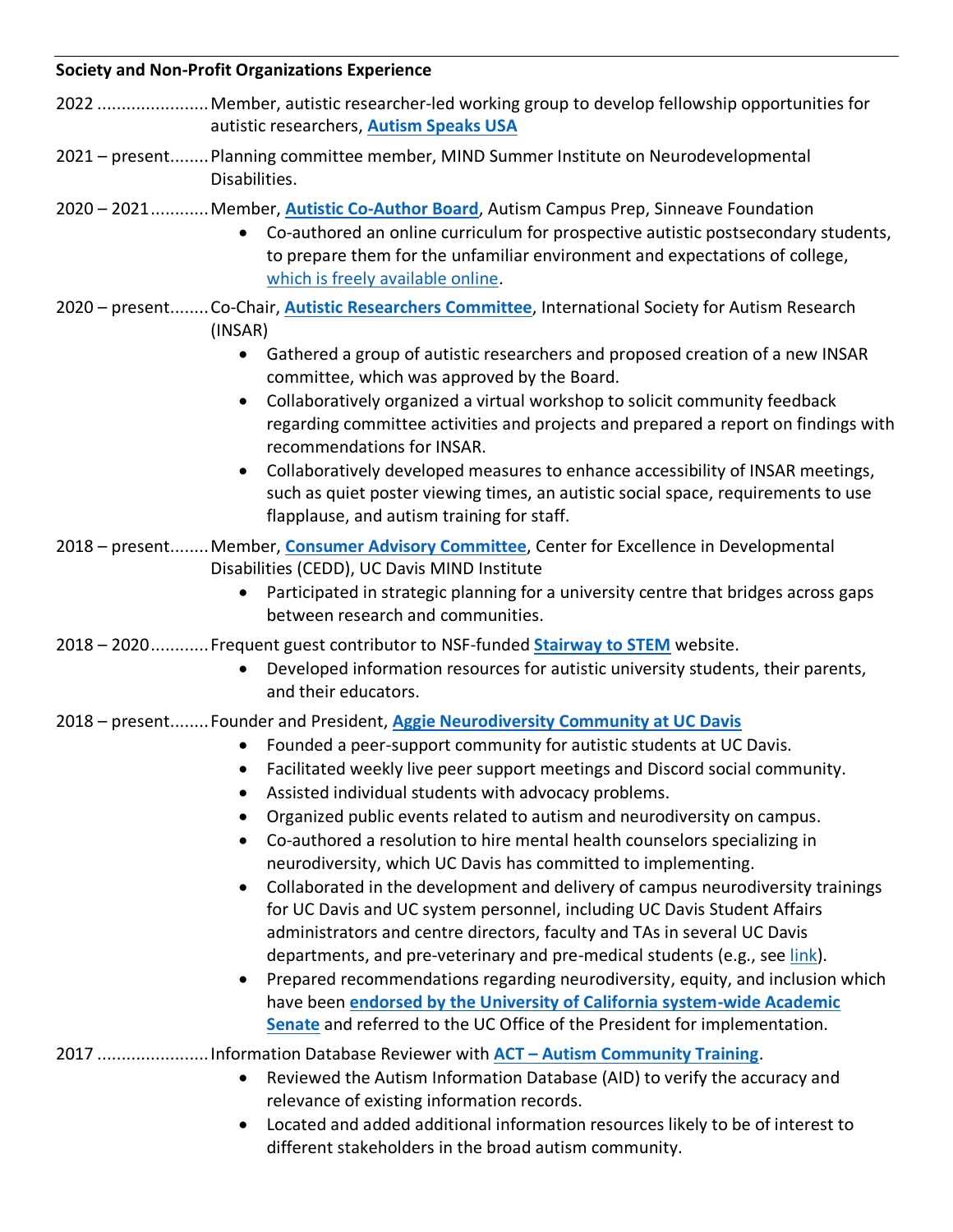- 2015 2017............Director on the Board of **[Community Living Victoria](https://www.communitylivingvictoria.ca/)** (CLV).
	- Served on the board of Vancouver Island's largest community living not-for-profit organization (with over 200 staff).
- 2013 2017............*(consecutively)* Member at Large, Treasurer, and Chairperson of the University of Victoria **[Society for Students with a Disability](https://uvicssd.ca/)** (SSD).
	- Represented and advocated for students with disabilities as a board member of an official advocacy group affiliated with the University of Victoria Students' Society (UVSS).
	- Budgeted the SSD's resources, including its allotment of UVic student fees; supervised the SSD's staff, including both Coordinator and work-study positions, and organized and promoted a variety of SSD events.
- 2013 2017............Facilitator and Vice-President of **Authors with Autism**; peer-support group and University of Victoria club.
	- Organized and directed meetings of a peer-support group of individuals diagnosed or self-identifying with autism.
	- Organized the Autism's Own Conference in 2015 and 2016. Obtained sponsorships, promoted the events, arranged catering, and recruited presenters, performers, and volunteers.

## **Guest Lectures**

| UC Davis SSM PEDS 493B (Intellectual and Developmental Disability in the Community)       |  |
|-------------------------------------------------------------------------------------------|--|
|                                                                                           |  |
| UC Davis Leadership Education in Neurodevelopmental & Related Disabilities (LEND) Seminar |  |
|                                                                                           |  |
| UC Davis FRS 002-022 (Seminar on Autism and Neurodiversity) Feb. 2020                     |  |
|                                                                                           |  |
|                                                                                           |  |

#### **Additional Public Presentations and Outreach**

April 2022 ...............**Dwyer, P.** *Autism and the neurodiversity movement: Can we support people without labeling them as deficient?* Invited presenter, Monthly Recognition Lecture Series, California State University Channel Islands John Spoor Broome Library.

- February 2022 ........**Dwyer, P.**, McKenney, E., Kofner, B., Shevchuk-Hill, S., & Gillespie-Lynch, K. *How can we use an understanding of the neurodiversity movement to develop socially valid supports for autistic people?* Webinar organized by the Autism Intervention Research Network for Physical Health (AIR-P) and the Association of University Centers on Disabilities (AUCD).
- February 2022 ........**Dwyer, P.**, Mifsud, K., & Lindholm, C. *Neurodiversity and the college campus*. Presentation to UC Davis Chancellor's Leadership Team (chancellor, provost, vice chancellors).
- December 2021 ......Brown, H., & **Dwyer, P.** *Lessons from the neurodiversity movement: What CAPTAIN Cadre can do to better support autistic students*. Invited speaker, California Autism Professional Training and Information Network (CAPTAIN) Summit. Riverside, CA. <https://youtu.be/soNbvjjxabo>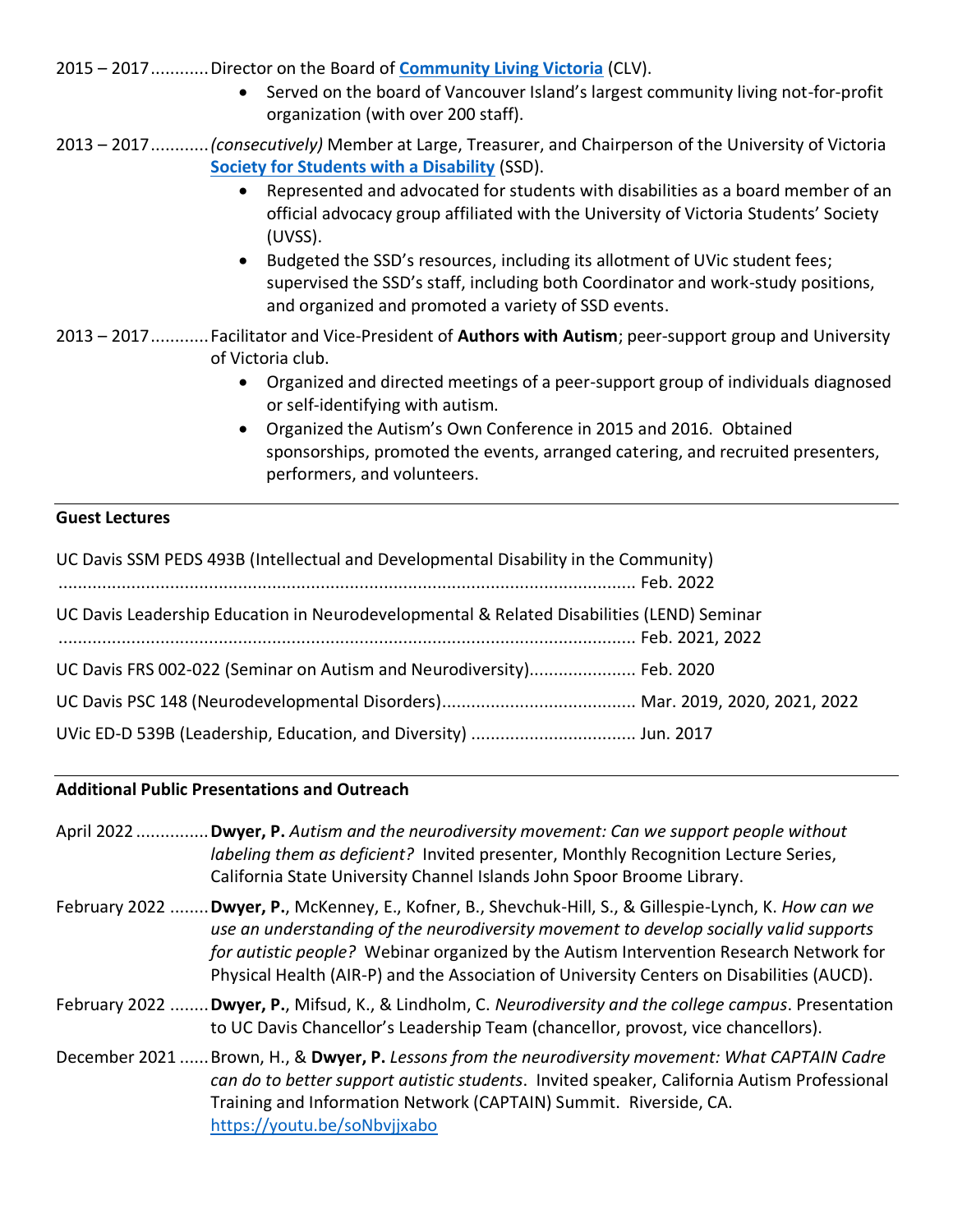- November 2021......Host, *Language matters: Using respectful language in autism research*. UC Davis Health. <https://youtu.be/AnQuY8lKpyA>
- November 2021......Invited panelist. **Dwyer, P.,** Padilla, E., Vasquez, A. M., & Ball, A. *College panel 1: Listening to the voices of people with lived experience*. Stanford Neurodiversity Summit. Virtual. <https://youtu.be/WFpscbyUMFA?t=28706>
- November 2021...... Co-organizer, 3<sup>rd</sup> UC Davis Center for Mind and Brain/ MIND Institute *Neurodiversity* **[Summit](https://www.youtube.com/playlist?list=PLQnwECjj19Tr_cOzdJx91-7nP6aHSdLSq)**. Theme: the neurodiversity movement, intellectual disability, and nonspeaking autism. Featuring presentations by Erik Carter and Vikram Jaswal, a panel discussion on discrimination, and a debate about the neurodiversity movement and high support needs.
- October 2021..........Invited panelist. Caplan, R., **Dwyer, P.**, Earley, F., & Harris, A. *The autism friendly campus*. NASPA College Autism Summit, virtual event.
- October 2021..........**Dwyer, P.**, Harrington, L., & Gurba, A. (2021). About that study on 'preventing' autism diagnoses, and how autism researchers can do better. *Thinking Person's Guide to Autism*. <https://tinyurl.com/TPGAonWhitehouseStudy>
- October 2021..........Invited panelist, [discussion on language and terminology.](https://youtu.be/D3jf0ZRln5c) Research Seminar Series, UC Davis MIND Institute.
- July 2021 ................Discussant following panel by Bandini, L., Curtin, C., & Must, A., *Obesity in autistic children & youth*, AIR-P Research Day at Autism CARES 2021.
- June 2021 ...............**Dwyer, P.,** Mineo, E., Lindholm, C., & Mifsud, K. *Neurodiversity: An Under-Recognized Aspect of Diversity, Equity, and Inclusion.* Invited presentation for UC Academic Senate Committee on Affirmative Action, Diversity, and Equity (UCAADE).
- April 2021 ...............Gillespie-Lynch, K., Cheriyan, C., Shevchuk- Hill, S. Riccio, A. Vincent, J., Kapp, S.K., **Dwyer, P.,** Cage, E., Attwood, H., Szczupakiewicz, S., Antony, T., Concepcion, R.F., Herrell, J., & Rosenberg, B. *Exploring the Career Motivations, Strengths, and Challenges of Autistic and Non-Autistic Students: Insights from a Participatory Study*. Paper at Microsoft's 3rd Annual Autism at Work Research Workshop, Virtual.
- April 2021 ...............Mineo, E., **Dwyer, P.**, Lindholm, C., & Mifsud, K. *An Introduction to Neurodiversity and Suggested Actions for SALT Professionals at UC Davis*. Presentation to Student Affairs Leadership Team, including several dozen administrators and directors of UC Davis centers and offices providing support to students.
- April 2021 ...............Gassner, D., **Dwyer, P.,** Ryan, J., Kapp, S., & Waisman, T.C. *Conducting Quality Participatory Autism Research*. Webinar organized by the Autism Intervention Research Network for Physical Health (AIR-P) and the Association of University Centers on Disabilities (AUCD).
- March 2021 ............Soetantyo, M., Harmetz, H., & **Dwyer, P.** *Rethinking Autism Employability*. Virtual event organized by the Fly Brave Foundation.
- February 2021 ........Presentation on autism and sensory overload for police trainees in Sacramento, CA.
- January 2021 ..........Panelist, *Neurodiversity, autism, and identity*, Minds Behind the MIND Seminar Series, UC Davis Health. Virtual event.
- November 2020...... Co-organizer and panelist, 2<sup>nd</sup> UC Davis Center for Mind and Brain/ MIND Institute **[Neurodiversity Summit](https://www.youtube.com/watch?v=LAzZrpUsYDg&list=PLQnwECjj19TqFbsTGuxqyc8AQu_6B3ST9)**. Virtual event.

November 2020......Speaker, Facebook Live [discussion on autism and sensory processing,](https://youtu.be/T1etps5lfrQ) UC Davis Health.

October 2020..........Invited panelist, Student Panel, NASPA College Autism Summit. Virtual event.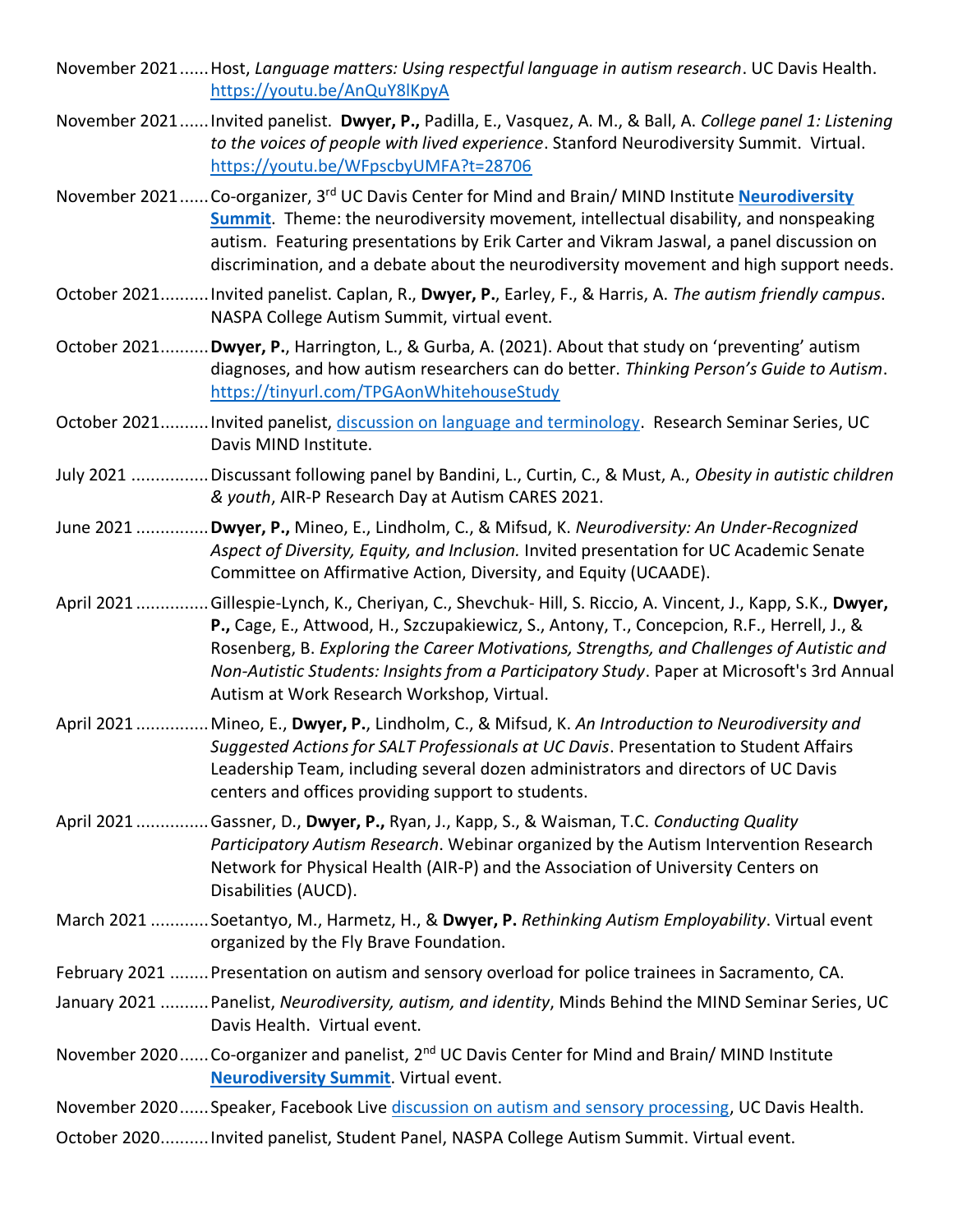August 2020 ...........Facilitator, INSAR Virtual Workshops: Autistic Researchers Committee.

- February 2020 ........Waisman, T.C., Gassner, D., Gillespie-Lynch, K., Den Houting, J., Kapp, S., Nachman, B., Shore, S., & **Dwyer, P.** *Autism training for INSAR 2020*. Developed by INSAR's Autistic Researchers Committee.
- December 2019 ......Panelist, UC Davis EDU 115 (Educating Children with Disabilities)
- Nov. 2019 & 2020...**Dwyer, P.,** Kofner, B., Daou, N., Obeid, R., & Gillespie-Lynch, K. *Learning from the neurodiversity movement: How to identify socially valid treatment goals*. Invited Zoom talk at the Department of Hearing and Speech Sciences of the University of Maryland. College Park, MD.
- November 2019......Solomon, M., **Dwyer, P.,** Wood, J., & Brookman-Frazee, L. (2019). *Supporting social emotional and mental health well-being of individuals with autism*. Keynote session, California Autism Professional Training and Information Network (CAPTAIN) Summit. Sacramento, CA.
- August 2019 ...........**Dwyer, P.** (Facilitator), Almeda, J., Diaz-Covert, D., Guillaume, J., Harmetz, M., Parker, A., & Zulli, A. (2019). *[Autism from the inside out: Personal perspectives about challenges and](https://youtu.be/yok6WEmkYTc)  [successes shared by self-advocates with autism](https://youtu.be/yok6WEmkYTc)*. Keynote panel, MIND Summer Institute on Neurodevelopmental Disorders: Research to Practice. Davis, CA.
- July 2019 ................Gillespie-Lynch, K., **Dwyer, P.,** Kofner, B., & Cintula, T. (2019). *Recognizing neurological differences as invaluable aspects of human diversity: Learning from the neurodiversity movement how to promote effective communication and alleviate stigma*. Invited talk at the National Stuttering Association Research Symposium: Stuttering: Perspectives on Disability, Diversity and Culture. Fort Lauderdale, FL.
- May 2019 ...............Co-organizer and speaker (**Dwyer, P.,** "Neurodiversity: Can we help people without calling them broken?"), 1 st UC Davis Center for Mind and Brain/ MIND Institute **[Neurodiversity](https://www.youtube.com/watch?v=1q6GTJsZ6qY&list=PLQnwECjj19TqFbsTGuxqyc8AQu_6B3ST9&index=7)  [Summit](https://www.youtube.com/watch?v=1q6GTJsZ6qY&list=PLQnwECjj19TqFbsTGuxqyc8AQu_6B3ST9&index=7)**. Sacramento, CA.
- May 2019 ...............Invited panelist, UC Davis, *Inaccessible Institutions: A Symposium on Disability and Neurodivergence*. Davis, CA.
- May 2019 ...............Invited presenter, Bellevue College, *Imagine Your Future in STEM: Autism in STEM: Fostering Balanced and Inclusive Communities at School and at Work*. Bellevue, WA.
- January 2017 ..........Speaker in Tanaka, J. (moderator), *Blows against the academy: shifting definitions of scholarship*. Symposium conducted at UVic Provost's Diversity Research Forum: Reimagining Identities, Power, and Privilege, Victoria, BC.

October 2015..........ACT-Autism Community Training, Panel Discussion on Thriving. Vancouver, BC.

April 2015 ...............ACT-Autism Community Training, Panel Discussion on Advocacy. Vancouver, BC.

March 2014, 2015...Guest presentation, University of Victoria (UVic), PSYC 100B (Introductory Psychology II)

March 2014 ............Guest presentation, Camosun College, CSEA 140 (Development and Diversity)

#### **Fellowships and Graduate Research Funding**

**Autism Speaks Royal Arch Mason Central Auditory Processing Disorder Fellowship** ..................USD \$80,000 Proposal ID #12874 2021-2023

This fellowship will fund a project aiming to:

- use psychophysical, questionnaire, reaction time, and event-related potential data to explore sensory phenotypes in autism;
- investigate hyper-focus and exogenous attention capture in autism; and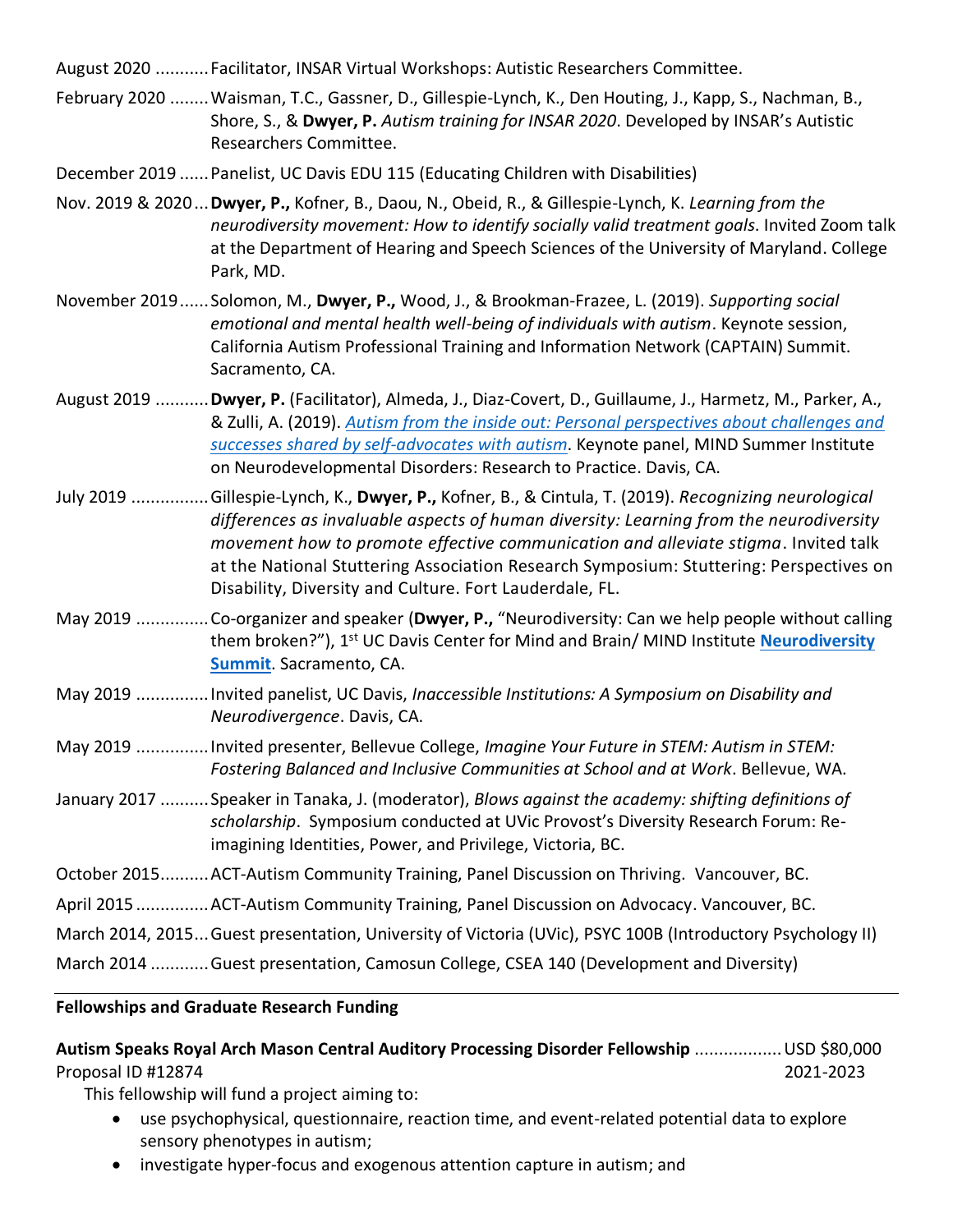• explore the role of these attentional processes in autistic sensory experiences. Role on Project: Fellow

| Funding for cross-cultural autism stigma study in Hong Kong, UK, and USA<br>Role on Project: Co-Investigator                             |           |  |  |
|------------------------------------------------------------------------------------------------------------------------------------------|-----------|--|--|
| Funding for study on community views regarding neurodiversity and intervention<br>Role on Project: Awardee                               |           |  |  |
| Funding for serving on the AIR-P Autistic Researcher Review Board                                                                        | 2020-2025 |  |  |
| Stipend (plus tuition reimbursements) awarded to support first two years of graduate studies at UC Davis.<br>Role on Project: Fellow     | 2017-2019 |  |  |
| <b>Other Honours and Awards</b>                                                                                                          |           |  |  |
| May 2021  UC Davis Psychology Templeton Travel Award                                                                                     |           |  |  |
| Various  UC Davis Psychology Dukes Travel Award                                                                                          |           |  |  |
| 2019, 2020, 2022 Autistic Researcher Travel Award, International Society for Autism Research (INSAR)                                     |           |  |  |
| November 2018 Travel Award, International Society for Developmental Psychobiology (ISDP)                                                 |           |  |  |
| August 2017  Canadian Psychological Association Certificate of Academic Excellence                                                       |           |  |  |
| June 2017 Dean's Honour List for Social Sciences, University of Victoria                                                                 |           |  |  |
| March 2017  Vanderhoef International Graduate Student Fellowship                                                                         |           |  |  |
| Alex & Phyllis McCalla International Graduate Student Support Award                                                                      |           |  |  |
| September 2016  Nominated by the University of Victoria as a candidate for the Rhodes Scholarship in the<br>province of British Columbia |           |  |  |
| July 2016  Hector William Hadland Scholarship in Psychology                                                                              |           |  |  |
| September 2015  Jamie Cassels Undergraduate Research Award (JCURA)                                                                       |           |  |  |
| July 2014  Hector William Hadland Scholarship in Psychology                                                                              |           |  |  |
| November 2012 Governor General's Bronze Academic Medal (highest graduating average, South                                                |           |  |  |

- Island Distance Education School)
- August 2012 ...........University of Victoria Renewable Excellence Scholarship (renewed annually for four years)

# **Society Memberships**

International Society for Autism Research (INSAR) College Autism Network (CAN) CogNeuro Society (CNS) Society for Psychophysiological Research (SPR) Society for Neuroscience (SFN)